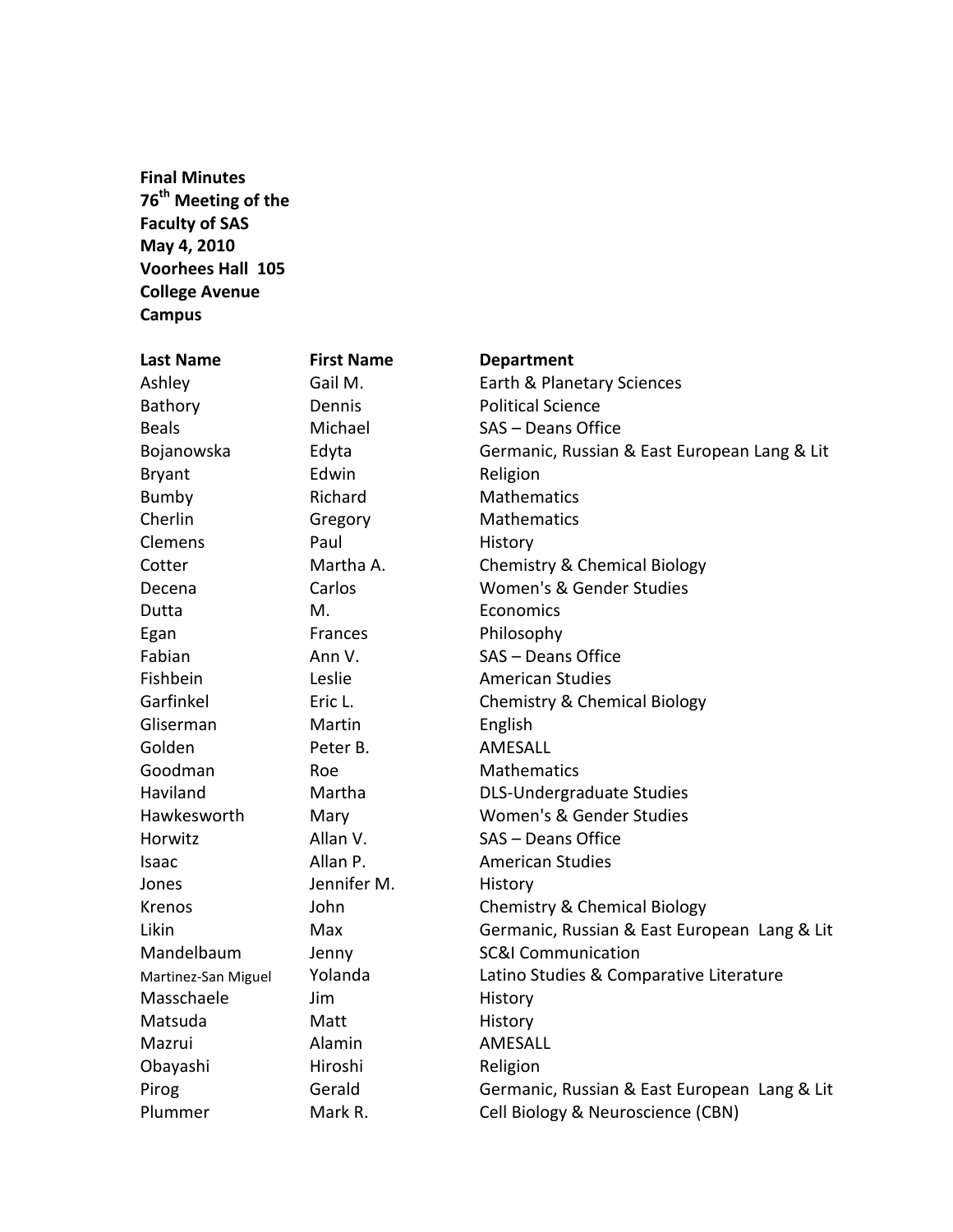| Reed               | James       | History                                              |
|--------------------|-------------|------------------------------------------------------|
| Rendsburg          | Gary A.     | Jewish Studies                                       |
| Rennie             | Nicholas A. | Germanic, Russian & East European Lang & Lit         |
| Robinson           | Dave A.     | Geography                                            |
| Rubin              | Jeffrey I.  | Economics                                            |
| Scanlan            | Larry       | English                                              |
| Schwarzschild      | Roger       | Linguistics                                          |
| Sharp              | Jane A.     | Art History                                          |
| Sifuentes-Jauregui | <b>Ben</b>  | <b>American Studies</b>                              |
| <b>Simmons</b>     | Richard V.  | Asian Languages & Cultures                           |
| Smith              | D. Randall  | Sociology                                            |
| <b>Stevens</b>     | Camilla     | Spanish & Portuguese                                 |
| <b>Takacs</b>      | Sarlota     | SAS - Dean's Office                                  |
| Taylor             | John W.     | Chemistry & Chemical Biology                         |
| Tu                 | Ching-I     | Asian Languages & Cultures                           |
| Van Buskirk        | Emily S.    | Germanic, Russian & East European Lang & Lit         |
| Voos               | Paula       | <b>SMLR-Labor Studies &amp; Employment Relations</b> |
| Werlen             | Guy         | Cell Biology & Neuroscience (CBN)                    |
| Williams           | Carolyn     | English                                              |

- 1. Executive Dean Douglas Greenberg called the meeting to order at 1:12 pm.
- 2. Dean Greenberg called for a moment of silence in memory of faculty who passed since our last meeting. In Memoriam is available a[t http://ruinfo.rutgers.edu/InMemorium/default.aspx](http://ruinfo.rutgers.edu/InMemorium/default.aspx)
- 3. A motion to accept the agenda for the meeting, previously circulated, passed.
- 4. A motion to approve the minutes from the SAS faculty meeting of December 15, 2009, previously circulated, passed.
- 5. Martha Cotter (Chemistry) reported on the activities of the University Senate, including the extension of the Add/Drop period on a trial basis and the report from the Student Affairs Committee on services for students with disabilities. The long awaited new policy on Academic Integrity is still being debated, and Senator Cotter urged her colleagues to review the report on the Senate web page while there is still opportunity for faculty voices to be influential. [http://senate.rutgers.edu/ASRACOnS0905AcademicIntegrityPolicyApril2010.pdf.](http://senate.rutgers.edu/ASRACOnS0905AcademicIntegrityPolicyApril2010.pdf)
- 6. Robert Wilson (Mathematics) reported on the activities of the New Brunswick Faculty Council. A report recommending the establishment of a Navy ROTC program has been approved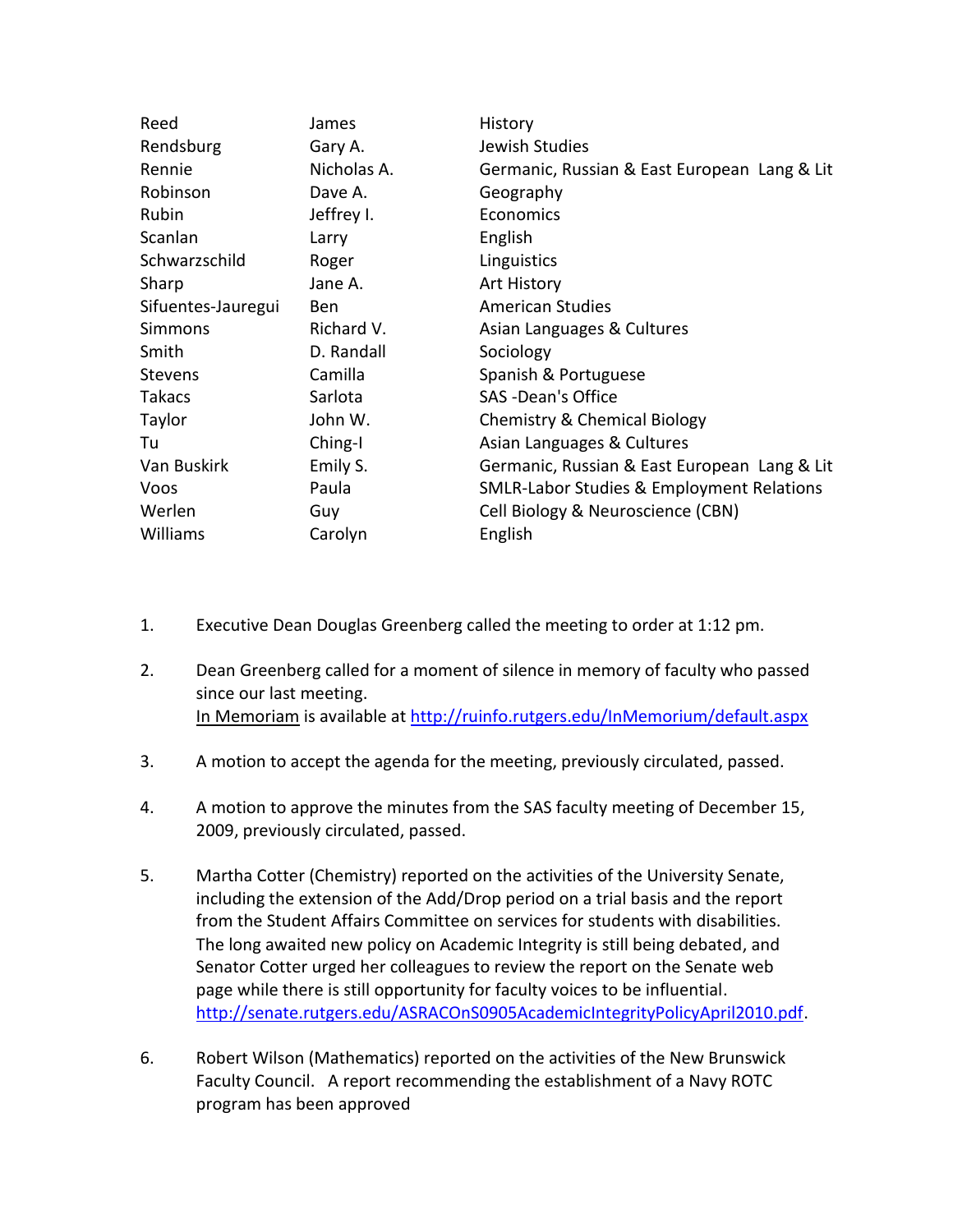[\(http://nbfc.rutgers.edu/year09\\_10/NBFCROTCRepEdit.pdf\)](http://nbfc.rutgers.edu/year09_10/NBFCROTCRepEdit.pdf), while discussion of possible affiliation of the university with the national Servicemember's Opportunity College will continue as the NBFC considers support services available to non-traditional students. A resolution passed in support of a New Brunswick Curriculum Liaison Committee which would maintain a website where all new courses shall be listed and Curriculum Liaison Committee drawn from all New Brunswick faculties will be able to flag for committee approval any courses that appear to be problematic in terms of duplicating offering.

- 7. Paul Clemens (History) expressed his concern over the lack of a clear SAS faculty voice on such matters as the Add/Drop policy and grading policy. Our concerns must compete with student and other group interests in the University Senate. He asked that SAS articulate a strategy for addressing these issues.
- 8. Larry Scanlon (English), Chair of the Core Requirement Committee, presented a list of courses recommended for approval as meeting Core Curriculum Goals. After discussion of issues related to how to integrate language courses into the Core and the large number of upper level courses that are being proposed to meet general education requirements, the CRC's ongoing efforts to deal with the many complex issues of organizing the new curriculum were recognized by unanimous approval of the report. [CRC Final Report Spring 2010](http://sas.rutgers.edu/index.php?option=com_docman&task=doc_download&gid=485&Itemid=159)
- 9. Dennis Bathory (Political Science, Chair of the SAS Curriculum Committee, presented courses approved by his committee since our last meeting. His committee's report was approved unanimously. [\(http://sas.rutgers.edu/custom/FacMeeting2010/\)](http://sas.rutgers.edu/custom/FacMeeting2010/)
- 10. Dean Greenberg acknowledged the enormous challenges presented by the unprecedented fiscal crisis, but noted the many remarkable accomplishments of our faculty in teaching and research despite the threatening uncertainties that we face. During the year he met with every SAS department and discussed strategic planning. The Committee on the Future of SAS will issue a draft report on our values and goals. Our faculty attracted 400 million dollars in grants and contracts and won many competitive fellowships and prizes. Our Signature Courses have been a great success, and the various faculty offering individual courses are engaged in discussion with one another on how to integrate their offerings. In short, we are better than ever despite the erosion of our base budget from the state to the level of 1994. The prospective further erosion of our resources poses immense damage to our hard-won achievements. We face many big issues ahead including a growing student body and tuition inflation. Other units such as Engineering and Business will be accepting many more students, and we will do much of the teachings for the professional schools during the first two undergraduate years. We must explore how we can obtain